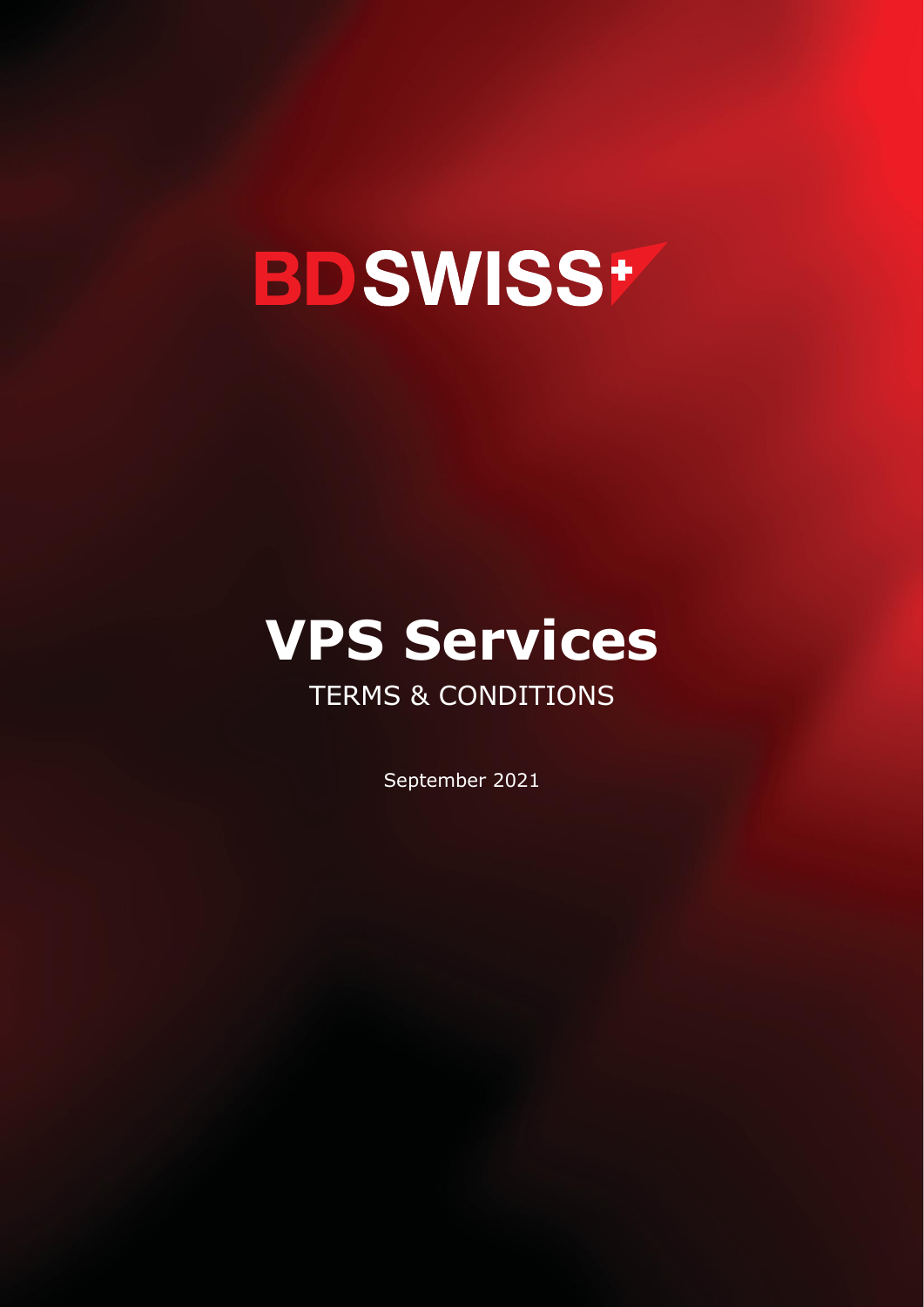### **BDS MARKETS**

#### 1. Introduction

1.1 By opening a trading account or using an existing account to subscribe to the Company's VPS Services with BDS Markets (hereinafter "the Company), the Client acknowledges that (s)he has read, understood and agreed to be bound by the Terms and Conditions herein (hereafter referred to as ("**the VPS Services Policy**" or "**'VPS Services Terms & Conditions"**) which form a part of the Client Agreement and the Company's General Terms and Conditions for CFDs available on the Company's website www.bdswiss.com.

1.2. All terms shall have the definition assigned to them in paragraph 4 of the General Terms and Conditions.

#### 2. VPS Services

2.1. VPS Services will only be available for Clients that:

- a) Have provided all information and documents as required by the Company and,
- b) Have been identified and verified by the Company as per the General Terms and Conditions and Company's internal procedures and,
- c) Have completed successfully the account opening procedure and been fully accepted as Clients by the Company by receiving a relevant notification.

2.2. The Company offers to its Clients Virtual Private Server Services (hereafter **"VPS Services")** through **Netshop-isp** (hereafter the "**Service Provider**") in accordance with the General Terms & Conditions referred to in paragraph 1 and with the Service Provider Terms and Conditions, accessible a[t](https://netshop-isp.com.cy/) [https://netshop-isp.com.cy/.](https://netshop-isp.com.cy/)

2.3. The Client acknowledges that (s)he has read, understood and agreed to be bound by the Service Provider Terms and Conditions, accessible a[t](https://netshop-isp.com.cy/) [https://netshop-isp.com.cy/.](https://netshop-isp.com.cy/)

2.4. VPS Services shall be available on the Client's dashboard under the specific "VPS" Section. The Client that wishes to subscribe to VPS Services shall select one of the VPS Packages (paragraph 3.1.) and successfully complete the Subscription Procedure (paragraph 3.2.).

2.5. VPS Services shall be activated once the Subscription Fees are paid (section 3). The Client shall have permanent access via its personal dashboard to manage the service, including but not limited to :

- a) Start Start the VPS
- b) Stop Stop the VPS
- c) Reboot Restart the VPS in case of any technical issues experienced.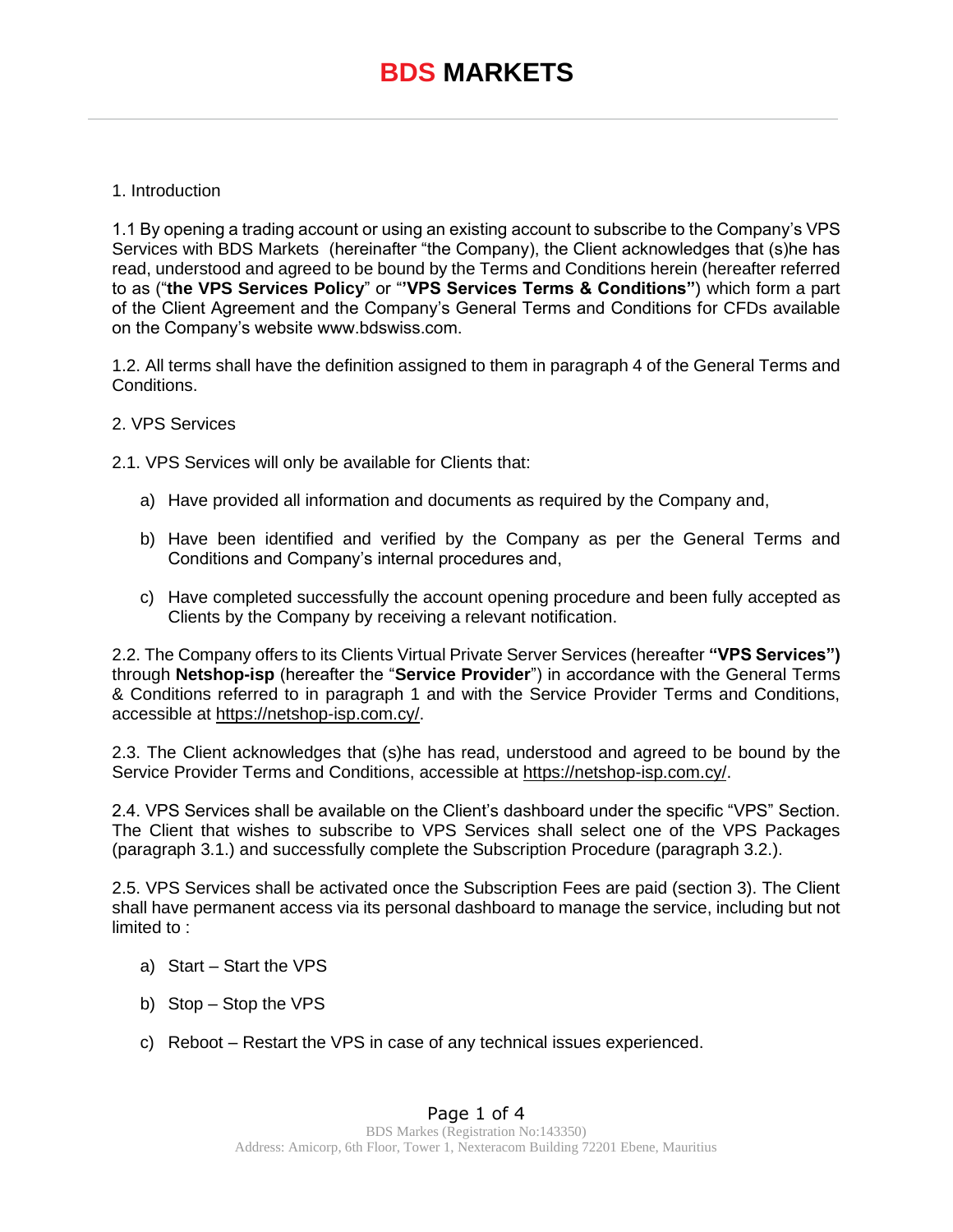#### 3. VPS Packages & Subscription

#### 3.1. **VPS Packages**

- a) The Company proposes to its Clients the following VPS Services Packages:
	- **VPS Basic** €30 (thirty euros)/ Month for 1 GB RAM, 1 VCPU, 40 GB HDD, Win Server 2012 R2
	- **VPS Advanced** €50 (fifty euros)/ Month for 2 GB RAM, 2 VCPU, 50 GB HDD, Win Server 2012 R2
	- **VPS Pro** €70 (seventy euros) / Month for 4 GB RAM, 4 VCPU, 100 GB HDD, Win Server 2012 R2
- b) The Client acknowledges that the Company reserves the right to update the VPS Packages from time to time and at its sole discretion and without prior notice.
- c) Once the Client has selected the VPS Package, the Client shall be redirected to the payment page to validate his/her subscription.

#### 3.2. **Subscription**

- a) To subscribe to the relevant VPS Package, the Client shall provide his/her credit card details to authorize the monthly subscription payments. After the successful authorization and verification process of the credit card and the payment, the VPS Services will be activated (the "**Activation Date**"). The subscription/payment service is outsourced to a trusted Service Provider. The Company shall not be holding or either be able to access any credit card details.
- b) The Subscription Fee shall be charged at the beginning of each Subscription Period according to the relevant VPS Package (paragraph 3.1.). Each Subscription Period shall begin on the Activation Date and end after one calendar month period.

*Example 1: If the Activation Date of the VPS Services is 5 May the next Subscription Period will start, and the relevant fee will be charged on the 5 June.*

- c) The subscription shall automatically be renewed at the end of each Subscription Period. If on the date of the automatic renewal, the automatic payment of the Subscription Fees fails, the Client acknowledges that the system will retry again for the next three (3) working days to execute the payment. In the event of consecutive failures and after the last attempt, VPS Services will be automatically cancelled. The Subscription shall not automatically be renewed if the Subscription is cancelled before the end of the Subscription Period.
- d) The cancellation shall take effect at the last day of the billing cycle.

*Example 2: If the Activation Date of the VPS Services is 5 May the next Subscription Period will start, and the relevant fee will be charged on June 5. The Client cancel his*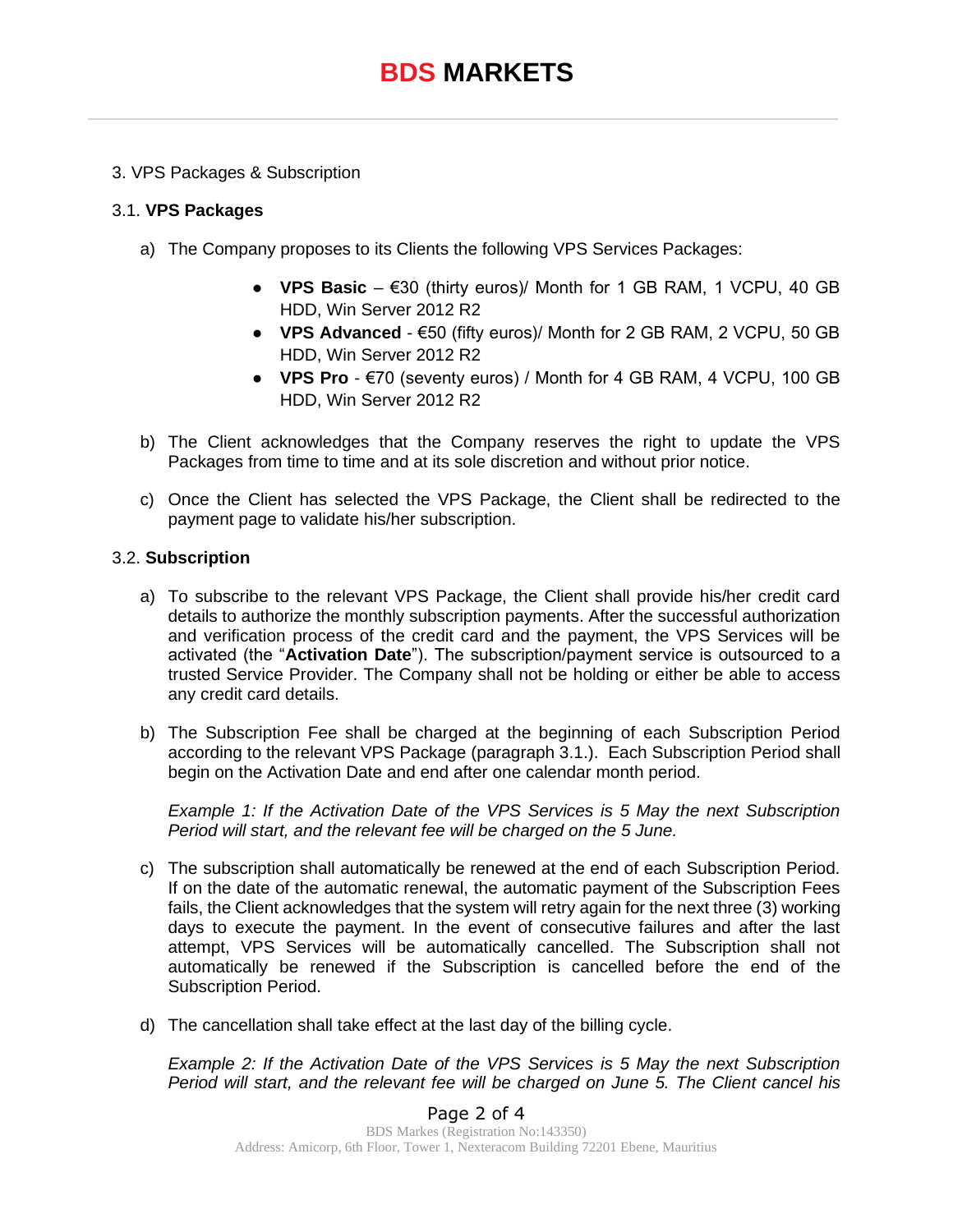### **BDS MARKETS**

*subscription on May 22, the cancellation will be effective on June 4. The Client will not be charged on June 5.*

- e) The Client shall at any time, by accessing his/her personal dashboard, manage and update his/her credit card / payment information.
- f) The Company reserves the right to terminate the VPS Services if the Payment of monthly fees failed or is rejected for any reasons.

#### 4. General Provision

4.1. The Client agrees and acknowledges that VPS hosting is controlled by the Service Provider and the Company shall not be liable for any possible error or breakdown of the hosting service including, but not limited to any communication/data failure, system error.

4.2. The Client hereby agrees and acknowledges that the Company does not provide any guarantee of the data/application and all relevant data that is kept on the VPS and that the Company does not conduct any backups or provides any service to safeguard any data and/or information held on the VPS.

4.3. The Client hereby agrees and acknowledges that the VPS Services are the Client's sole responsibility, and that the Client should take all necessary measures to secure and backup their own data and/or applications and/or information.

4.4 The Client acknowledges that CFDs are leveraged products which involve a high level of risk. When trading in such products, the Client understands that it is possible to lose all of his/her invested capital. These products may not be suitable for everyone and the Client should ensure that (s)he understands the risks involved. The Client should seek independent advice if necessary.

4.5 The Company shall not be held liable for any losses incurred by the Client or as a result of his/her trading or in relation to the VPS Services. Including but not limited to issues related to connection or server access caused by third party service providers which may lead to an interruption of the VPS Services, such disturbances can lead, for example, to the temporary stoppage of the Expert Advisor (EA) and related consequences on the open positions.

4.6. At all times, If the Company suspects any wrongdoing, deception, fraud or other forms of deceitful or fraudulent or abusive activity in a Client's trading or if the Client otherwise acted with a lack of good faith towards the Company, then the Company reserves the right, at its sole discretion to:

- a) temporarily or permanently, block, suspend or terminate the Services or any portion thereof and close the Account, and/or
- b) remove and/or deduct any profits gained by such users as a result of such manipulation or abuse, including by closing any open positions the applicable account(s) and/ or
- c) cancel all orders and/or transactions executed and nullify all profits generated and /or